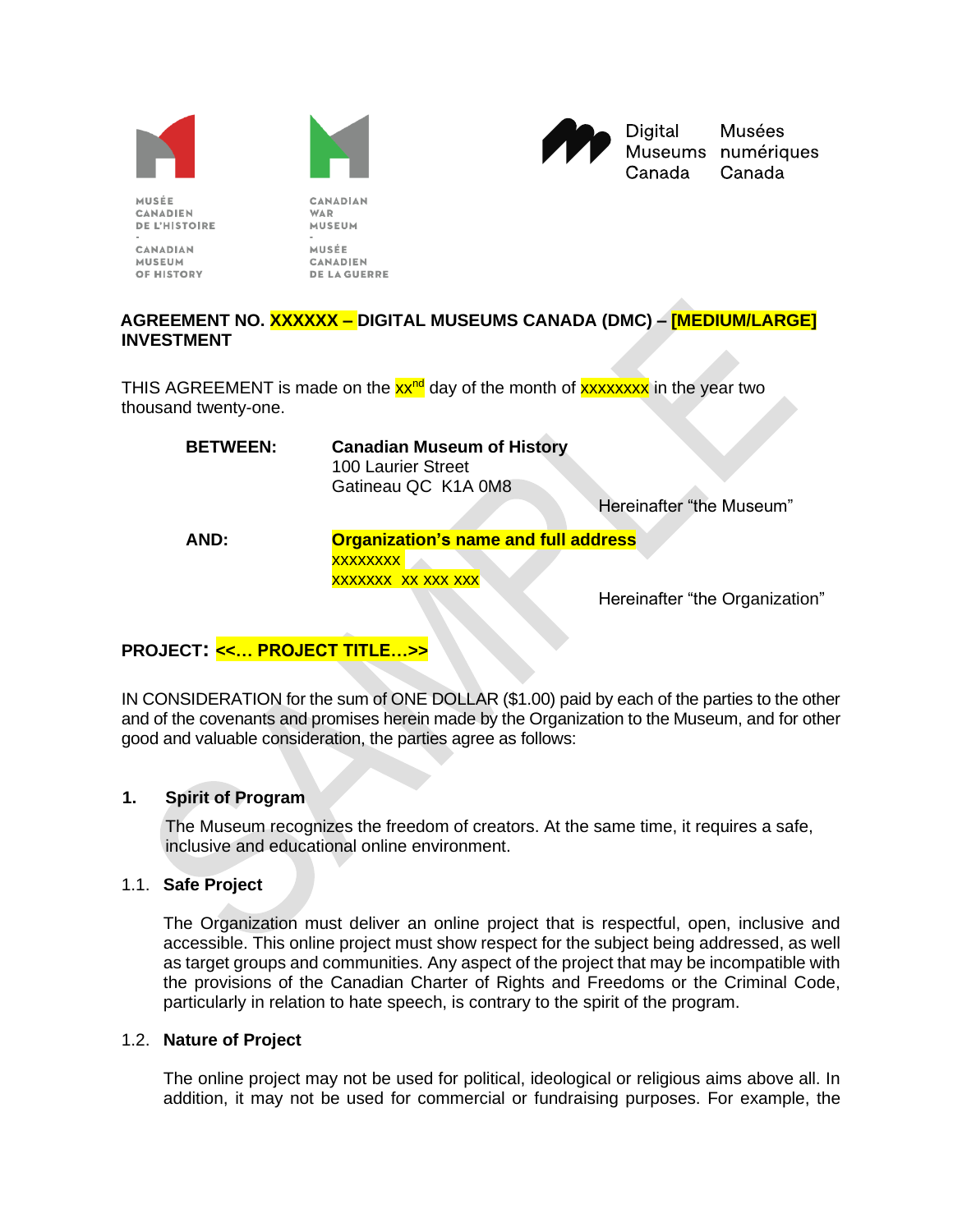Organization may not embed within the project elements or links aimed at promoting the sale of goods or services.

#### 1.3. **Respect for Spirit of Program**

The Organization must ensure that the online project reflects the program's spirit. Should this not be the case, if the parties cannot find a mutually agreeable solution that brings the project into line with the program's spirit, the Museum can modify or cancel the project, following a written 15-day warning

#### **2. The "Work"**

Whereas the Organization has been commissioned by the Museum to produce a project provisionally called "**Project Titl**e" (hereinafter called "the Project").

#### **3. Investment Amount**

- 3.1. The Organization shall not arrange or incur any expenditure other than those stipulated in the Agreement, on behalf of the Museum without prior authorization by the Contracting Authority.
- 3.2. Investment funds for the work performed shall be released on the following basis:

Investment not to exceed **\$xxx,xxx.xx** inclusive of all expenses. All amounts are in Canadian funds.

#### **4. Schedule for Release of Funds**

- 4.1. It is understood and agreed that in accordance with the General Conditions and subject to performance of the work to the entire satisfaction of the Museum and in consideration of the Project to be delivered as defined in the Scope of Work in this Agreement, the Museum shall pay the Organization an investment in accordance with Schedule "B" (Deliverables and Terms for Release of Funds).
- 4.2. If, in the opinion of the Museum, the Project does not satisfy all the technical and content requirements set forth in this Agreement, the Museum can, as appropriate and in its sole discretion, cancel any release of funds or part thereof.

# **5. Term of Agreement**

- 5.1. The term of the Agreement shall commence upon a duly executed contract and shall terminate on **xxxxxxxx xx, 202x**. The Organization shall diligently complete the Work in accordance with the schedule set out in Schedule ''B'' of this Agreement.
- 5.2. The five-year maintenance phase shall commence upon the project's launch, after the final review and approval from the DMC program officer as detailed in Schedule B Phase 5 – Final Version in both Official Languages.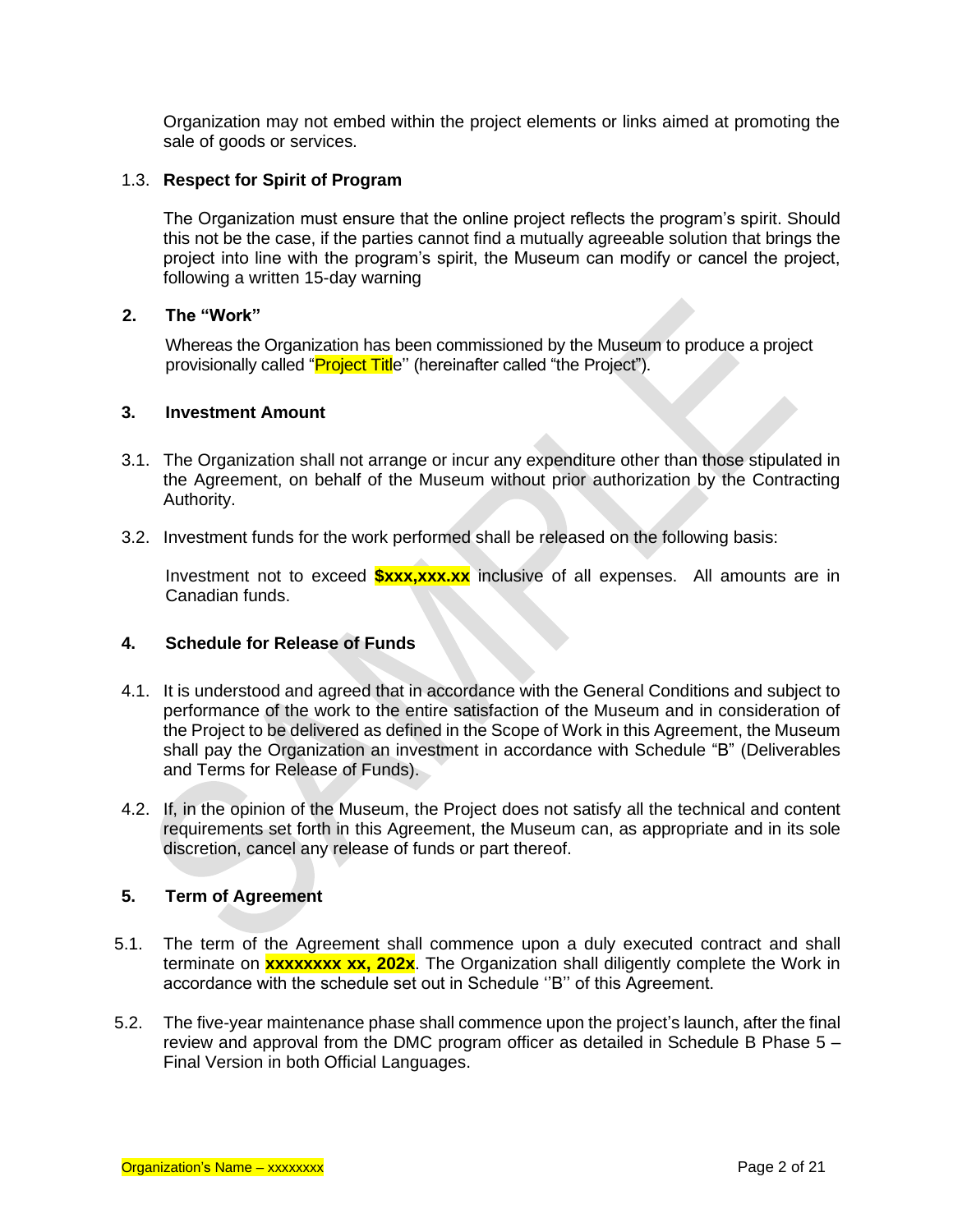## **6. Project Authority**

The **Program Officer, Digital Museums Canada** shall be the Project Authority, whose powers and responsibilities are set out in the GTC.

#### **7. Contracting Authority**

The **Contract Section**, **Financial and Administrative Services** shall be the Contracting Authority, whose powers and responsibilities are set out in the GTC.

#### **8. Schedules**

- 8.1. The parties agree that:
	- Schedule "A" ("GTC"),
	- Schedule "B" (''Deliverables and Terms for Release of Funds"),
	- Schedule "C" ("Scope of Work The Organization")
	- Schedule "D" ("Scope of Work The Museum")
	- Schedule "E" ("Detailed Project Description"); and
	- Schedule "F" ("Technical requirements")

form an integral part of this Agreement.

8.2. In the event of discrepancies and inconsistencies or ambiguities arising between the provisions of the schedules and the main Agreement, the provisions contained in the schedules prevail over the provisions contained in the Agreement. In the event of discrepancies, and inconsistencies or ambiguities arising between Schedule "A" (containing the General Terms and Conditions and the other schedules), the other schedules shall prevail over the provisions of Schedule "A".

#### **9. Language of Agreement**

The parties have requested that this Agreement and all related documents be drawn up in the English language.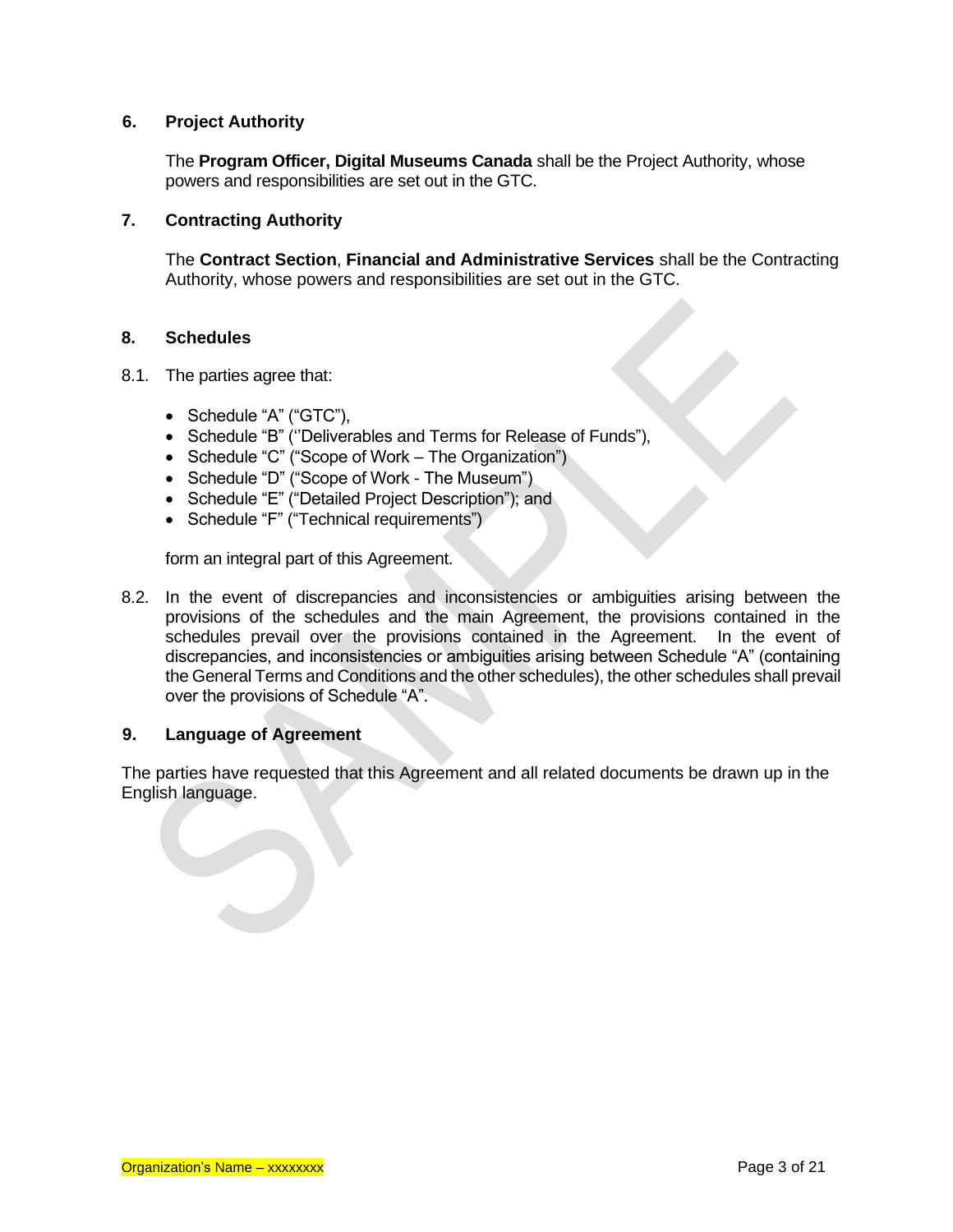**IN WITNESS WHEREOF, the parties have hereunto set their hands and seals on the date aforesaid.**

| <b>The Museum</b>                                                            | <b>The Organization</b>                                                                                                   |
|------------------------------------------------------------------------------|---------------------------------------------------------------------------------------------------------------------------|
| Marie-Josée Lacombe<br>Chief Financial Officer and Vice-President of Finance | Signature<br>We are authorized to sign this Agreement on<br>behalf of the Organization and bind the<br>Organization to it |
| Date                                                                         | Name and title                                                                                                            |
|                                                                              |                                                                                                                           |
|                                                                              | Date                                                                                                                      |
|                                                                              |                                                                                                                           |
|                                                                              |                                                                                                                           |
|                                                                              |                                                                                                                           |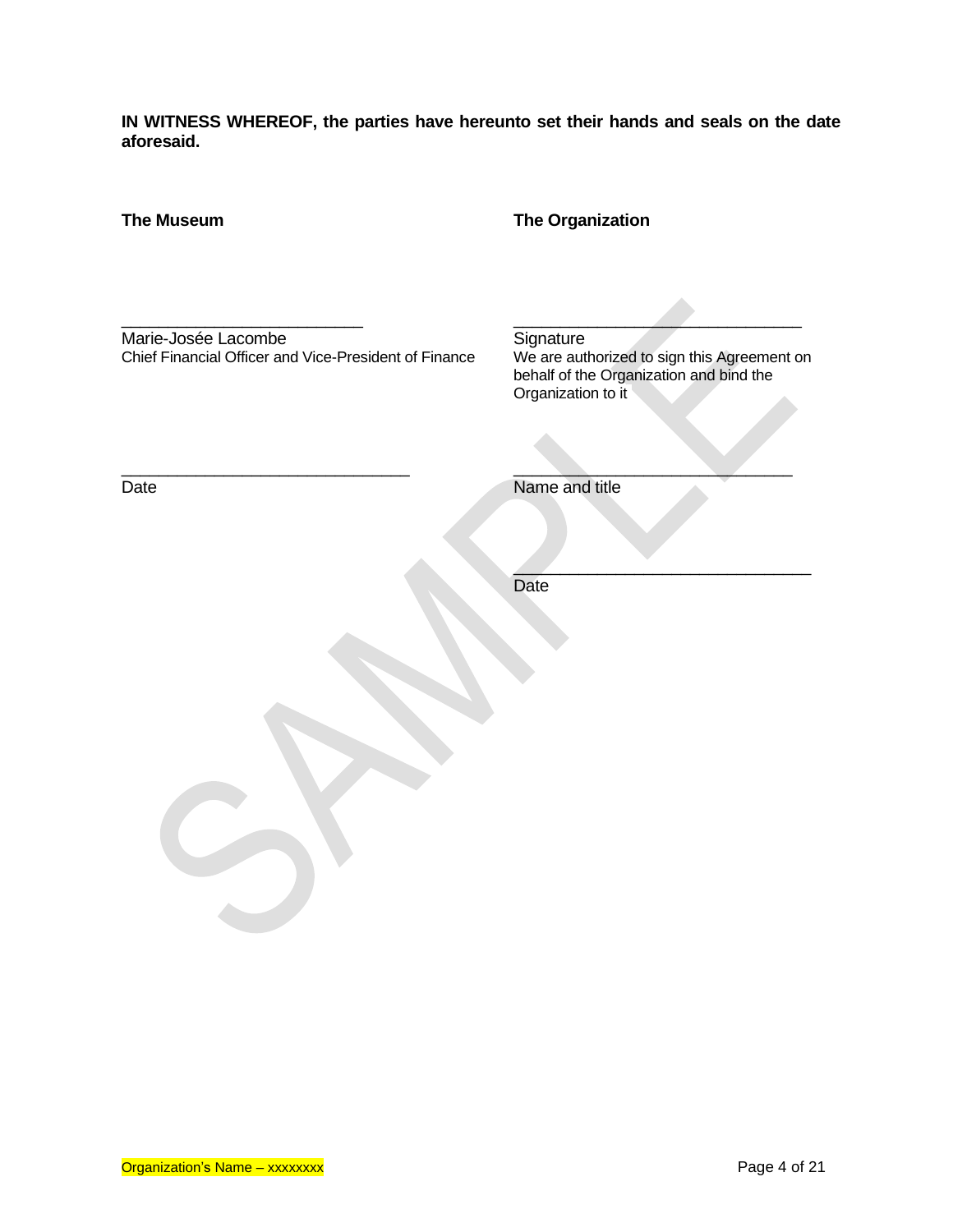# **SCHEDULE "A" – GENERAL TERMS AND CONDITIONS ("GTC")**

# **1. Definitions**

- (i) "Agreement" means the Agreement to which these General Terms and Conditions relate.
- (ii) "Organization" means those persons who have been commissioned to produce a Project.
- (iii) "Project" means an online project (virtual exhibit, virtual tour, online game, web app, educational resource and more) which must be fully accessible according to the Web Content Accessibility Guidelines 2.0 Level AA current standards and must be consumable over various devices and platforms.
- (iv) "DMC" means Digital Museums Canada and represents the division of the Museum that manages the Investment program.
- (v) "Program Officer" is the representative of DMC who will be the main point of contact during the development of the Project and is considered the project authority of the Museum.

## **2. Language of this Agreement**

This Agreement will be drawn up in English or in French, depending on the language requested by all parties hereto.

#### **3. Request to release funds**

Notwithstanding the foregoing, no amount shall be released by the Museum hereunder unless the Organization has submitted a request to release funds therefore pursuant to the schedule for release of funds described in this Agreement. All requests must clearly show this Agreement number and be submitted in writing to the Museum at the following address:

> Canadian Museum of History 100, rue Laurier Street Gatineau, QC, K1A 0M8 payables@historymuseum.ca

Requests to release funds submitted to the Museum will be paid within thirty (30) days of the date of receipt of the request and supporting documentation, if applicable. If the Museum has any objection to the content of the request or the supporting documentation, the Museum shall, within thirty (30) days of its receipt, notify the Organization of the nature of the objection. The Organization agrees to provide clarifications as soon as reasonably possible after receipt of the objection. The Organization acknowledges that the Museum may withhold a release of funds until such time as the objection has been cleared to the satisfaction of the Museum.

# **4. Commencement and Performance of the Organization's Work**

The Organization shall not commence Work until a written Agreement has been executed by both parties or unless the Contracting Authority provides the Organization with written authorization to proceed with the Work at an earlier time.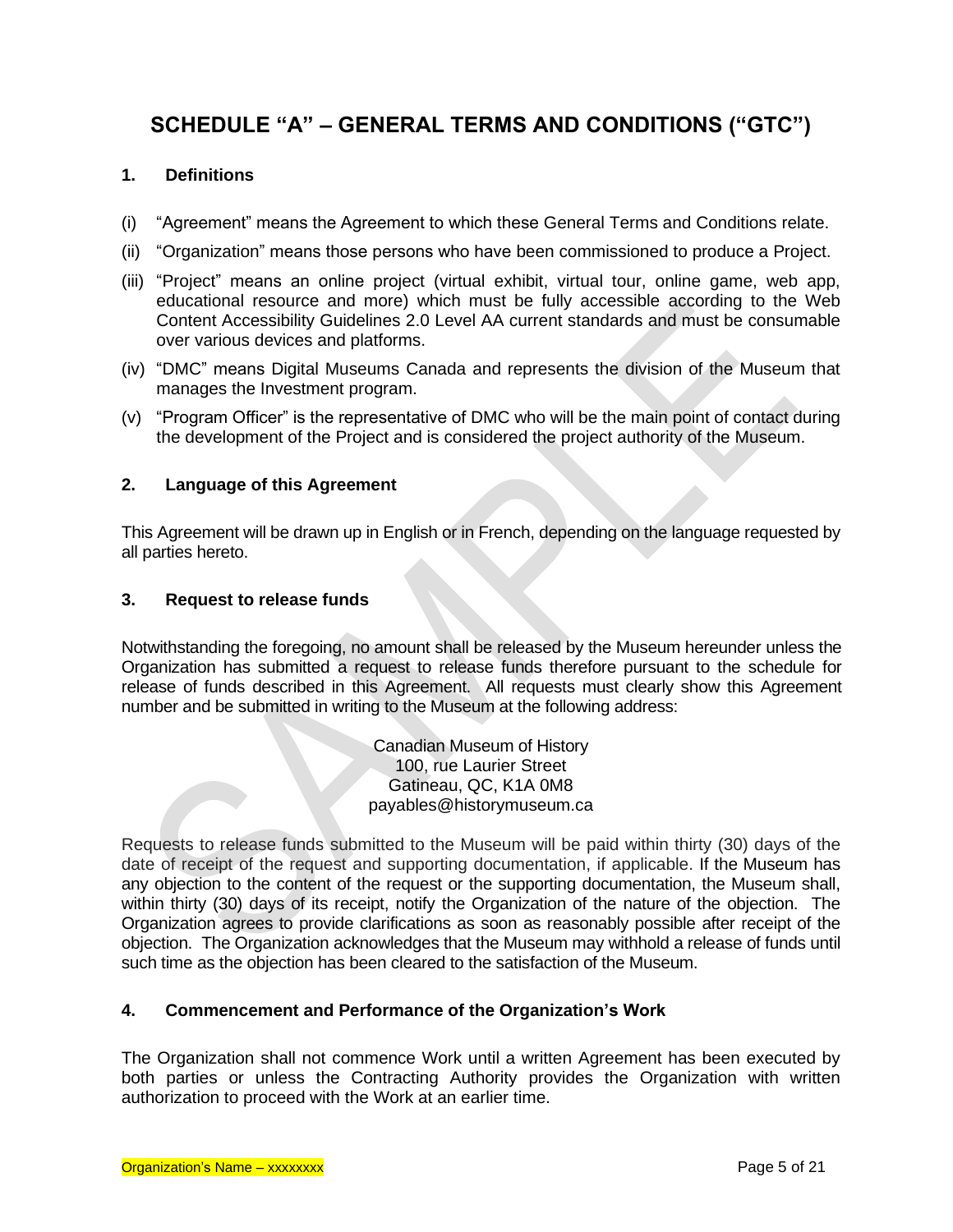The Organization agrees to carry out the Work promptly and efficiently in accordance with the terms and conditions of this Agreement and in accordance with the standards of quality acceptable to the industry.

# **5. Force Majeure**

In the event of a Force Majeure, the Museum will communicate with the Organization to establish a new schedule or to terminate this Agreement, in such a case each party will bear its costs. A Force Majeure means the occurrence of a fortuitous event which is impossible to resist or prevent and which has the effect of rendering either of the parties incapable of executing one or more obligations incumbent upon him under the Agreement.

# **6. Compliance with health standards**

In the event that the Museum is unable to proceed with this Agreement due to COVID or to another pandemic event or to other health restrictions, the Museum will communicate with the Organization to establish a new schedule or, if this is not suitable for the Organization, to terminate the Agreement. In this case, i.e. in the event of termination of the Agreement, it will be understood and agreed that there should be no claims for damages by the Organization. The parties will be deemed to be released from their obligations hereunder, including, but not limited to, indirect, special, or consequential damages or loss of profit caused by the termination of the Agreement.

#### **7. Fraud**

In the event of a fraud committed by the Contractor's employees or agents, the Contractor shall be liable for losses to the Museum due to fraud, including but not limited to, losses of revenues and assets, and all costs to the Museum related to the fraud.

#### **8. Project Authority**

The Project Authority is responsible to certify that the work has been performed in accordance with the terms of the Agreement. The Project Authority is the representative of the Museum and is responsible for all matters concerning the Work under the Agreement. The Project Authority has no authority to authorize changes to the scope of the work. Changes to the scope of the Work can only be made through an Agreement amendment issued by the Contracting Authority.

#### **9. Contract Authority**

The Contracting Authority is responsible for the management of this Agreement, and any changes to the Agreement must be authorized in writing by the Contracting Authority. The Organization must not perform any work in excess of or outside the scope of the Agreement based on verbal or written requests or instructions from anybody other than the Contracting Authority.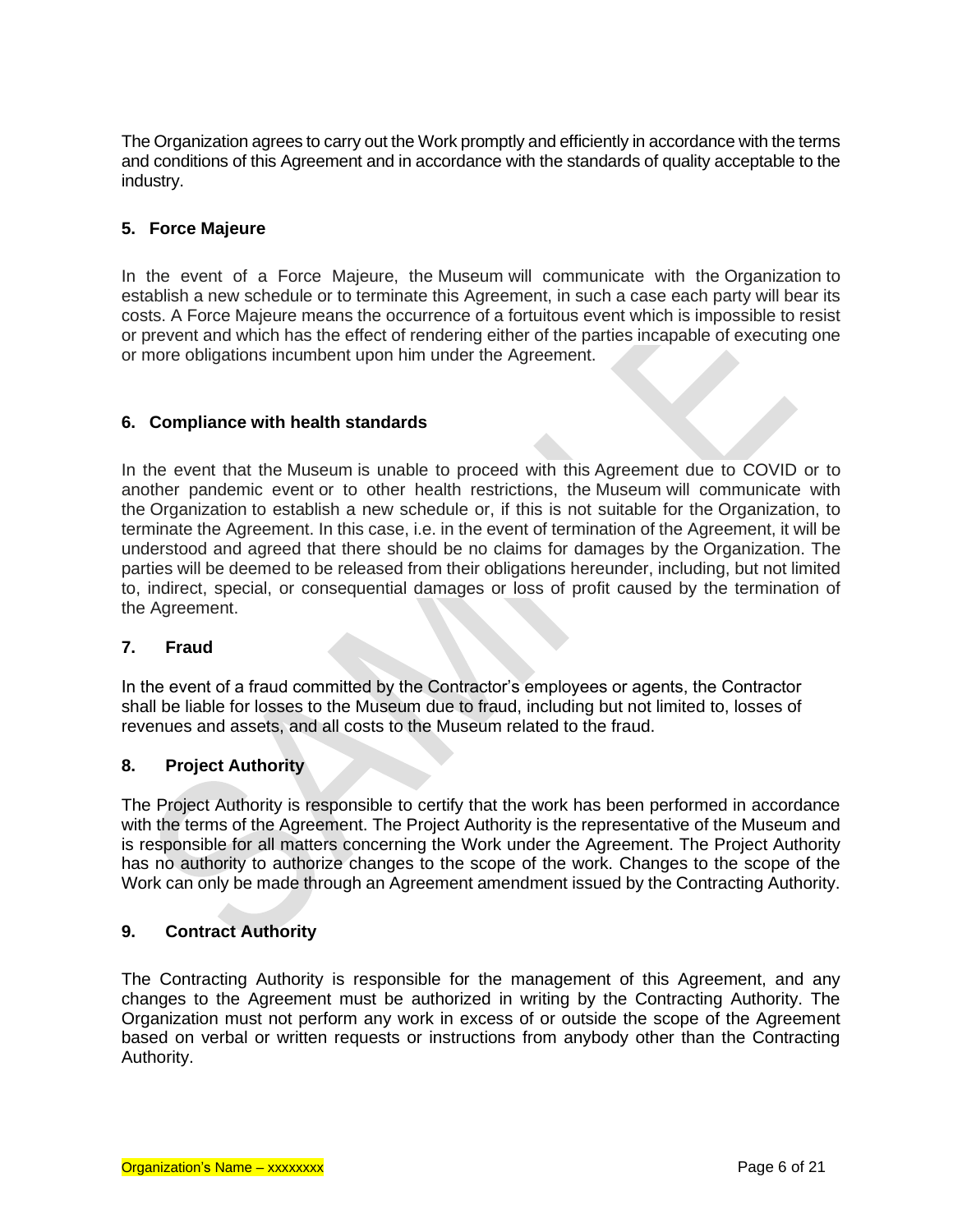## **10. Termination for Cause**

The Museum shall have the option to immediately terminate this Agreement if the Organization:

- (i.) Transfers its rights under this Agreement to a third party without the prior written approval of the Museum; or has made any representation or warranty that proves to be false or misleading;
- (ii.) Where the Organization violates or defaults in the performance of any undertaking or obligation under this Agreement;
- (iii.) Should the Museum choose to terminate the Agreement, the Museum shall, by notice in writing, clearly specify the nature of the violation or default complained of. If, within thirty (30) days following the date of such notice, the Organization has not rectified the violation or default to the reasonable satisfaction of the Museum or has not given the assurance of its intentions to respect the provisions of this Agreement to the reasonable satisfaction of the Museum, the Museum may unilaterally terminate this Agreement in full right and with no legal action or other formality, without prejudice to its rights to claim damages from the Organization. The Museum shall not unreasonably withhold satisfaction for rectification of default;
- (iv.) When the Organization does not respect the spirit of the program;
- (v.) Where the Organization becomes bankrupt or insolvent, or a receiving order is made against the Organization, or an assignment is made for the benefit of creditors, or if an order is made or resolution passed for the winding up of the Organization, or if the Organization takes the benefit of any statute for the time being in force relating to bankrupt or insolvent debtors;

#### **11. Powers of the Museum**

The Museum is the agent of Her Majesty the Queen in the Right of Canada for all purposes of this Agreement. Nothing contained in or omitted from this Agreement shall restrict any right or power of Her Majesty the Queen or of the Museum existing under any Act of the Parliament of Canada or otherwise. Every right or power of the Museum under this Agreement or otherwise shall be cumulative and non-exclusive.

#### **12. Subcontracting**

No subcontract shall relieve the Organization from any of its obligations under this Agreement or impose any liability upon Her Majesty or the Museum to a Subcontractor.

#### **13. Indemnity against Claims**

The Organization shall at all times indemnify and hold harmless the Museum, and its directors, officers, employees and others for whom it may be responsible in law, from and against all losses, claims (including claims made by the Organization's personnel under Worker's Compensation or workplace insurance Legislation), demands, awards, judgments, actions and proceedings by whomsoever made, brought or prosecuted in respect of loss of, damage to or destruction of property (including loss or damage sustained by the Organization) or personal injury including death, and from and against any and all loss of, damage to or destruction of property, expenses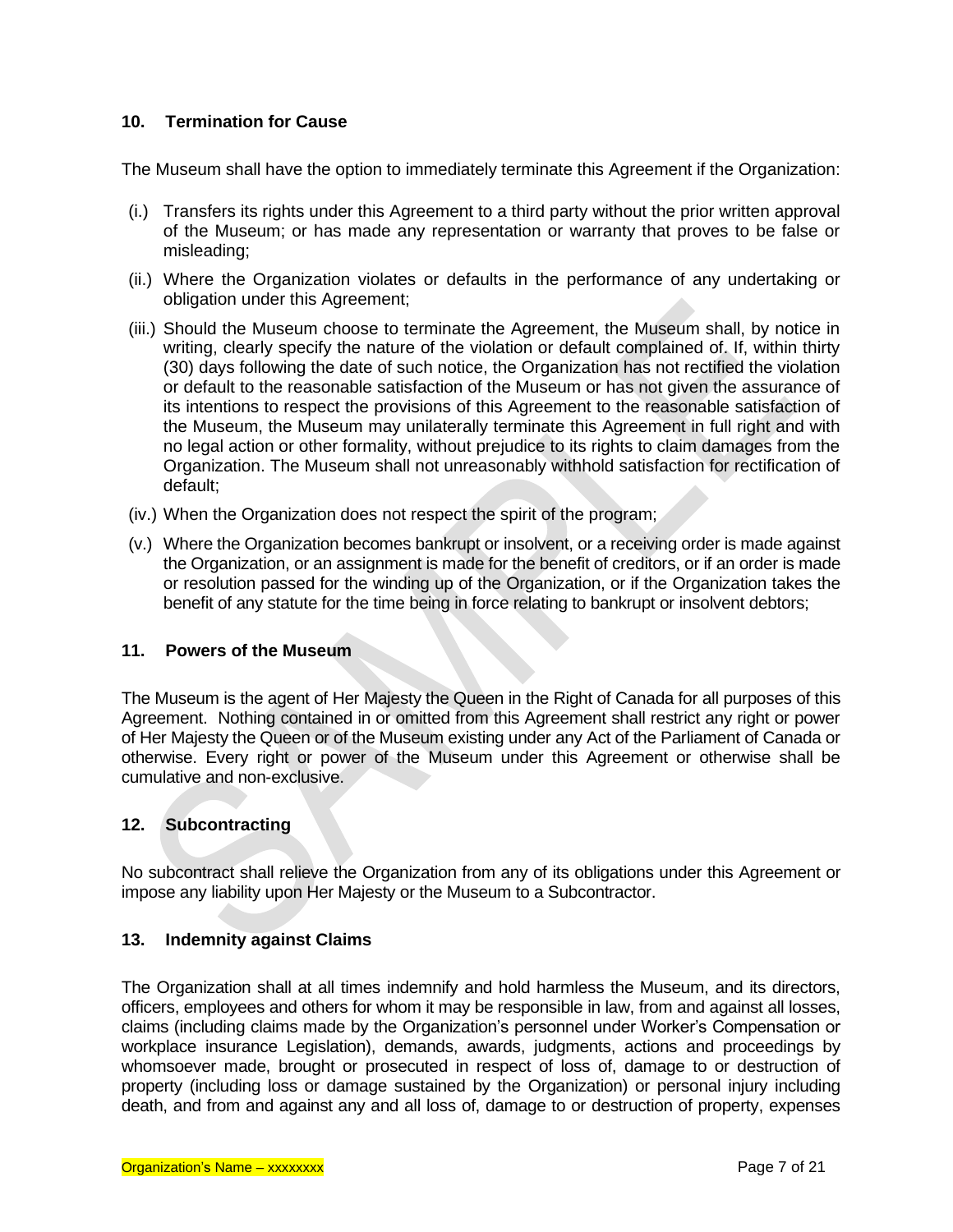and costs (including any consequential or economic loss, and legal fees and disbursements on a solicitor-client basis) suffered or incurred by the Museum arising out of or in any way connected with this Agreement, whether or not caused by the Organization's negligence, except to the extent to which such loss or damage has arisen solely out of the Museum's negligence. The Organization shall also indemnify and hold harmless the Museum with regard to any action or claim for infringement or alleged infringement by the Organization of any patent of invention, industrial design or trademark, including infringement arising out of requirements furnished by the Museum.

## **14. Representations and Warranties by the Organization**

Prior to the public launch of the Project on the Internet (as detailed in Schedule ''E'' of this Agreement), the Organization:

- (i.) has obtained and paid for all necessary rights to use, reproduce, adapt, translate, publish, project, perform and communicate to the public by telecommunication the Project and any underlying works contained in the Project;
- (ii.) has obtained and paid for the rights to use, reproduce, adapt, translate, publish, project, perform and communicate to the public by telecommunication the works licensed herein as provided for in Schedule ''E'' of this Agreement for the purposes of promoting the Project and Digital Museums Canada;
- (iii.) has the full right, power, legal capacity and authority to grant all the rights, licenses and privileges granted in this Agreement;
- (iv.) acknowledges that the Museum will not pay for any rights required if a Project is renewed or a Project Agreement is extended. The Organization will be responsible for the payment of any copyrights costs related to the Agreement extension;
- (v.) has full right, power, legal capacity and authority to enter into this Agreement and to carry out all of its terms and conditions and the signatory is a duly authorized representative with full powers to sign this Agreement on its behalf;
- (vi.) acknowledges that all aspects of the work to be performed pursuant to this Agreement will conform to the *Technical Requirements* (Schedule "F"), as appended to this Agreement and will meet all deadlines specified in the Agreement:
- (vii.) will moderate any content uploaded to the Project by third parties for the purpose of ensuring that the content does not violate any privacy, publicity or intellectual property laws.

#### **15. Bribery and Conflict of Interest**

The Organization represents and warrants that:

- (i) no bribe, gift or other inducement has been paid, given, promised or offered to any person for, or with a view to the obtaining of this Agreement by the Organization; and
- (ii) the Organization has not employed any person to solicit or secure this Agreement for a commission, percentage, brokerage or contingent fee; and
- (iii) the Organization has no pecuniary interest in the business of any third party that would affect its objectivity in carrying out the Work.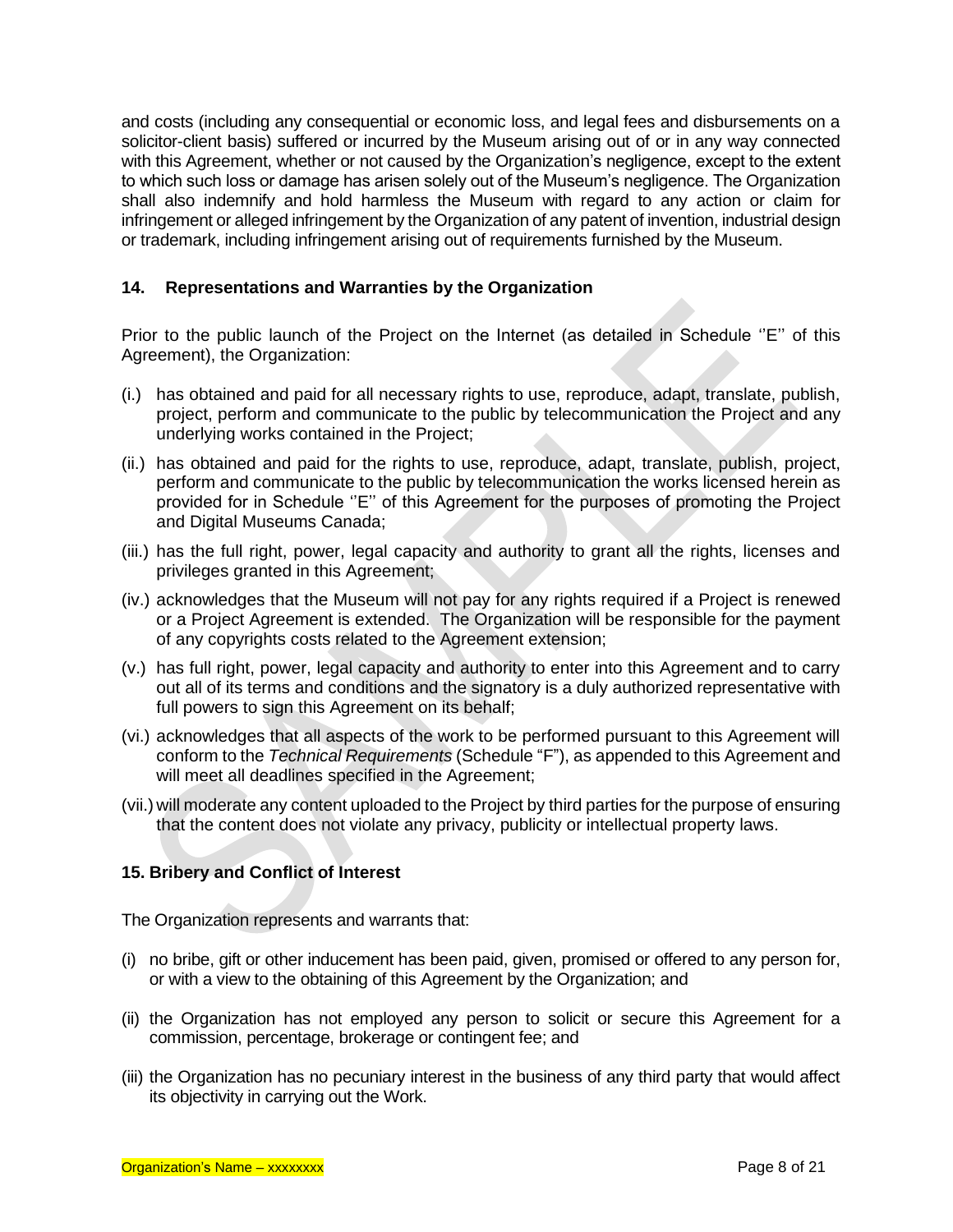#### **16. Notices**

Where in the Agreement any notice, request, direction or other communication is required to be given or made by either party, it shall, except as otherwise provided, be in writing and is effective if delivered in person, sent by registered mail, or by electronic means addressed to the party for whom it is intended at the address hereinafter. Any notice, request, direction or other communication shall be deemed to have been received if delivered by person, on the day it was delivered; if by registered mail, when the postal receipt is acknowledged by the other party; and if by electronic means, on transmission. The address of either party may be changed by notice in the manner set out in this provision.

**To the Organization:** As determined in the Agreement.

#### **To the Museum:**

| To the <b>Project Authority</b> for work-related | To the <b>Contracting Authority</b> for all other |  |
|--------------------------------------------------|---------------------------------------------------|--|
| issues and as determined in the                  | related issues and as determined in the           |  |
| Agreement.                                       | Agreement.                                        |  |

#### **17. Severability**

If any section, paragraph, word or other portion of this Agreement shall be held illegal, invalid or unenforceable, then the illegal, invalid or unenforceable portion shall be stricken and not form part of any such Agreement. The invalidity of any provisions hereof shall not affect any remaining provisions.

#### **18. Intellectual Property**

In exchange for the consideration paid by the Museum to the Organization, the Organization hereby grants to the Museum a worldwide, non-exclusive, royalty-free license for the duration of the term of this agreement and any subsequent renewals thereof to:

- (i.) Reproduce, adapt, translate, publish, project, perform and communicate to the public by telecommunication the Project on the Internet as part of DMC and related products;
- (ii.) To sublicense to third parties chosen by the Museum, and at the Museum's sole discretion, the rights granted to the Museum by the Organization for the purposes of promoting and expanding the availability of the Project and DMC, so long as the reproduction is linked to the Museum or DMC websites;
- (iii.) To sublicense to third parties' social media websites as chosen by the Museum and at the Museum's sole discretion, the rights granted to it for the purposes of promoting and expanding the availability of the Project and DMC, so long as the reproduction is linked to the Museum or DMC sites;
- (iv.) Reproduce, adapt, translate, publish, project, perform and communicate to the public by telecommunication or otherwise use the works specified in Schedule "E" for purposes of promoting the Project and DMC.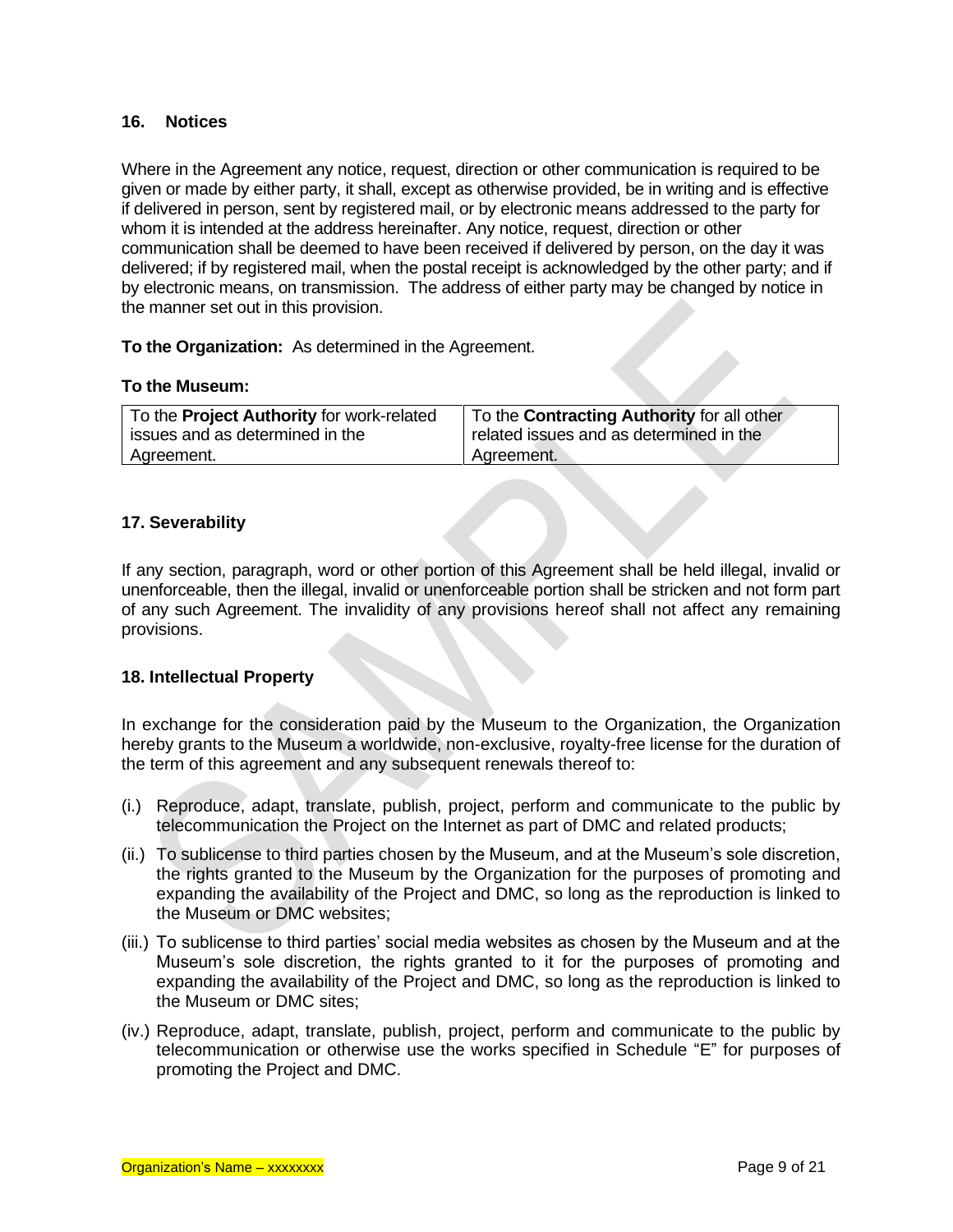For the duration of the term of this Agreement, and any subsequent renewals thereof, the Museum hereby grants to the Organization a worldwide, royalty-free nonexclusive license to use, reproduce, make available and communicate to the public by telecommunication, the Museum's trademark as part of the Project produced in this Agreement. The Museum retains all rights and interest in the DMC name, logo and trademark.

The Organization may, with the prior consent of the Museum, not to be unreasonably withheld, grant a third party the right to host the Project on its own website, and provided that the Project is maintained intact with all of the Museum's logos, trademarks and accreditation statements and so long as a link is created by the third party from their site back to the DMC website.

Nothing in this Agreement shall be construed as implying the transfer of ownership of intellectual property from either Party to this Agreement to the other Party. Nor shall this Agreement be construed as authorizing the transfer of ownership of intellectual property to any third party. Both the Museum and the Organization expressly reserve and retain any intellectual property rights that are not granted by this Agreement.

For the sole purpose of complying with the archival and retention of government documents provisions as required by federal and provincial legislation that includes, but is not limited to the Library and Archives of Canada Act, SC 2004, c.11, the Organization hereby grants the Museum the right to reproduce, translate and adapt the Organization's data for a time and period as prescribed by law.

#### **19. Members of the House of Commons**

No members of the House of Commons shall be admitted to any share or part of this Agreement or to any benefit to arise there from.

#### **20. Official Languages**

The Museum is under the obligation to respect the spirit and the letter of the Official Languages Act R.S.1985, C.31 (4th Suppl.). The Organization should therefore ensure that verbal and written communications are in the preferred official language of the user of the Project.

#### **21. Amendments**

No change or modification of this Agreement shall be valid unless it be in writing and signed by each party.

#### **22. Entire Agreement**

This agreement constitutes the entire agreement between the parties and supersedes and extinguishes all previous drafts, agreements, arrangements and understandings, negotiations and discussions between them, whether written or oral, relating to this subject matter. Each party acknowledges that in entering into this agreement it does not rely on, and shall have no remedies in respect of, any representation or warranty (whether made innocently or negligently) that is not set out in this agreement. No party shall have any claim for innocent or negligent misrepresentation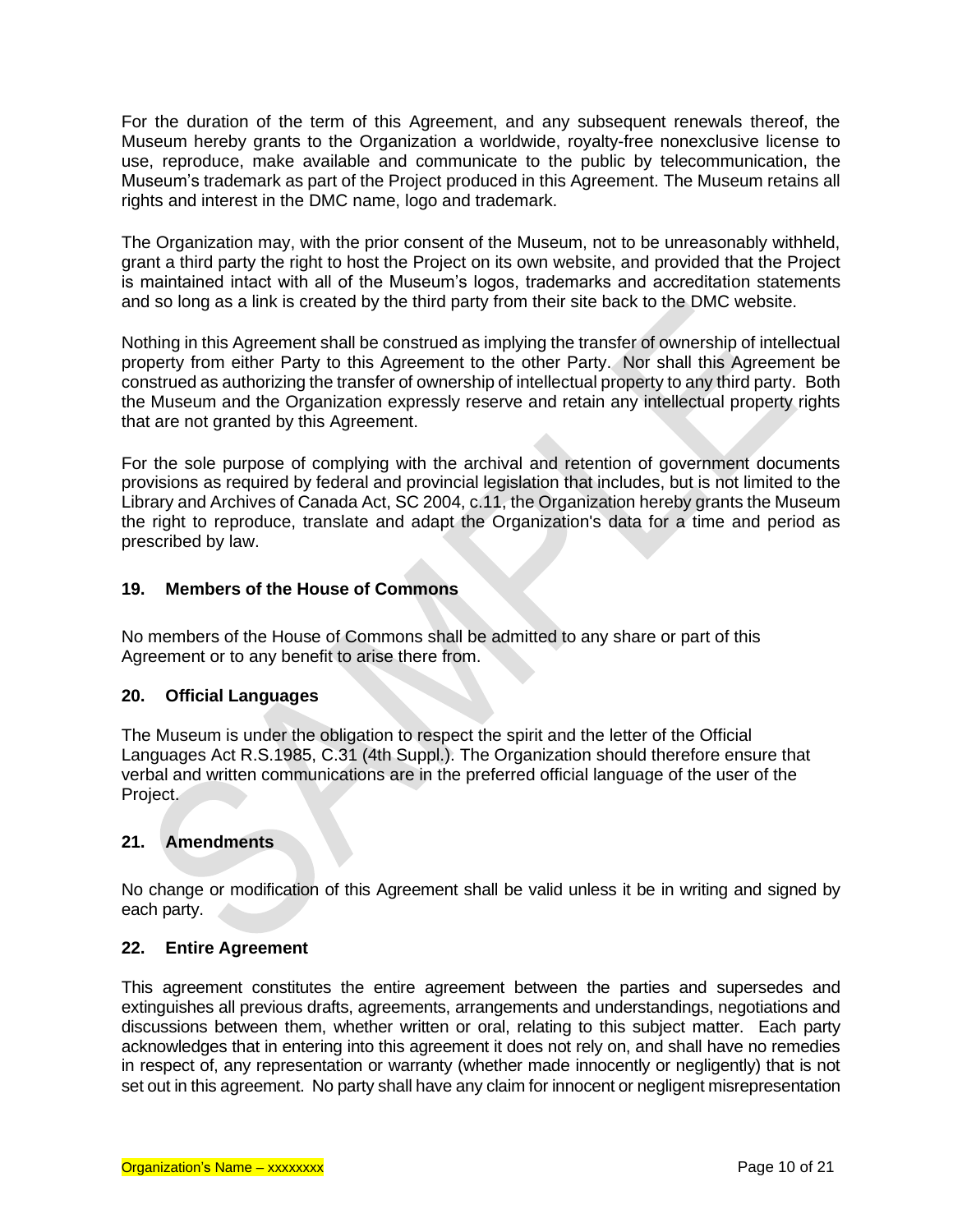based upon any statement in this agreement. Nothing in this clause shall limit or exclude any liability for fraud.

#### **23. Governing Law**

Unless otherwise specified, this Agreement shall be governed by and construed in accordance with the laws of Quebec.

#### **24. Counterparts**

This Agreement may be executed in any number of counterparts and all these counterparts shall for all purposes constitute one agreement, binding on the parties, notwithstanding that all parties are not signatory to the same counterpart.

#### **25. Execution of Document**

A facsimile executed copy of the Agreement shall be binding on the parties.

#### **26. Gender and Number**

In this Agreement, unless the context otherwise requires, words importing the singular include the plural and vice versa and words importing gender include all genders.

#### **27. Green Procurement**

The Organization should make every effort to ensure that all documents prepared or delivered under this Agreement are printed double-sided on Ecologo certified recycled paper or on paper with equivalent post-consumer recycled content, to the extent it is procurable.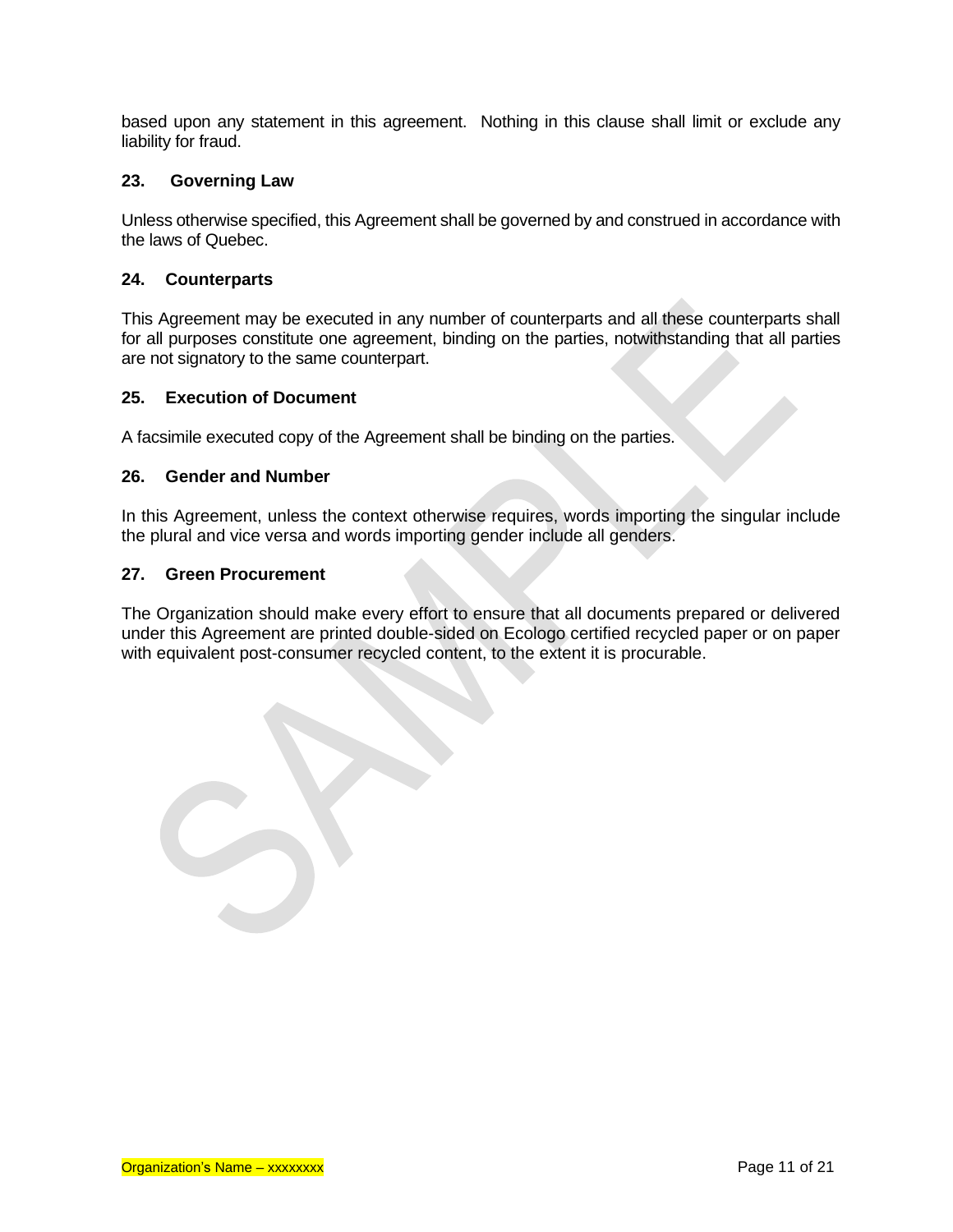# **SCHEDULE "B" - DELIVERABLES AND TERMS FOR RELEASE OF FUNDS**

The deliverables for the Project described below, must be submitted over five phases:

# **PHASE 1**

A **Production Plan** for verification by the Museum's Project Authority, which includes:

- (a) a revised detailed Project description, if necessary;
- (b) a revised production schedule; and
- (c) a revised budget;

The **Production Plan** must be submitted no later than **Date**.

(d) as required, **updated Production Plan**(s) incorporating changes requested by the Museum after its content and technical validation of the Production Plan. Note that each validation period by the Museum in Phase 1 can take up to 10 working days.

Once the Project Authority has approved the final update of the **Production Plan**, the Organization can submit a request to release funds for **30%** (**\$xx,xxxx.00**) of the investment in order to cover start-up costs related to the development of the Project.

# **PHASE 2**

An **Interpretive Plan** (as per the content and technical requirements specified in Schedules "E" and "F") for verification by the Museum's Project Authority, which includes**:**

- (a) identification of the target audience(s) and user outcomes;
- (b) a messaging plan main and secondary messages. These may be incorporated in the content grid;
- (c) a content grid a clear and detailed plan of the content and how it will be presented, including tone and style, with evidence that the content will be developed taking in account the target audience and user outcomes;
- (d) sample texts sample of each type of text (title, intro, main body, captions, labels, descriptive transcript, interactive text, alternative text, closed captioning, etc.);
- (e) a sample translation 250 words of main content text, translated and edited into the second official language;
- (f) Information Architecture (IA) developed in collaboration with the technical team, a visual diagram that shows how all elements in the content grid will be structurally organized. Relationships between content should be illustrated with connecting lines.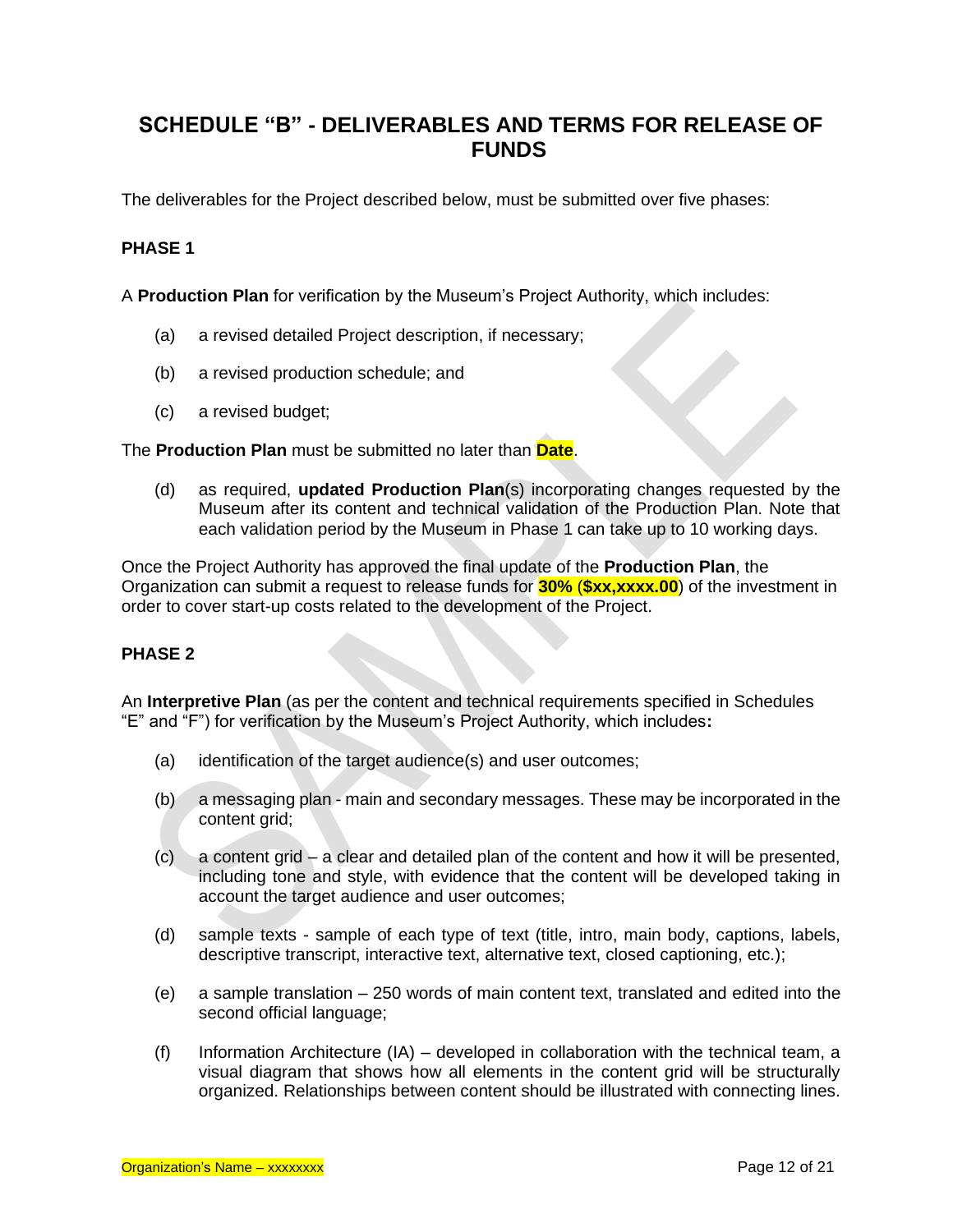The hierarchy of the content should be illustrated with indentation and placement (e.g. parent content appears above child content). The IA should be provided in an electronic document format such as PDF;

- (g) a preliminary accessibility strategy a text based document outlining how the Project will meet the accessibility requirements:
- (h) a preliminary design, if required a visual representation of the desktop and/or mobile experience – e.g. wireframes, mood boards, style guides, user flow, etc;
- (i) a list of enhancements a list of key features or functionality that will enhance the Project beyond pages of basic text and images. The list must:
	- describe the feature and how it should behave, e.g. interactive timelines, interactive maps, slideshows, lightboxes, parallax scrolling, full-screen background videos, games, forms (e.g. registration and sign-up mechanisms), animation, etc.
	- specify which technologies or products will be used to implement the feature. e.g., the name of a specific embedded widget, programming API, code library or plugin, programming framework or any other technology beyond core HTML5 or CSS3

The **Interpretive Plan** must be submitted no later than **Date.**

a. as required, **updated Interpretive Plan**(s) incorporating changes requested by the Museum after its content and technical validation of the Interpretive Plan. Note that each validation period by the Museum in Phase 2 can take up to 20 working days.

Once the Project Authority has approved the final update of the **Interpretive Plan** the Organization can submit a request to release funds for **15% (\$xx,xxx.00**) of the investment.

# **PHASE 3**

A **Preliminary Version** of the Project (as per the content and technical requirements specified in Schedules "E" and "F" for verification by the Museum's Project Authority, which includes:

- (a) final accessibility strategy wireframes, if required a visual representation of the textbased preliminary accessibility strategy:
- (b) final designs, if required provided in one or more of the following formats: static design, uncoded prototype and/or coded prototype;

According to the complexity of the Project, DMC feedback may be required for deliverables (a), (b) and/or other elements of the Project before coding the functional online **Preliminary Version** (d).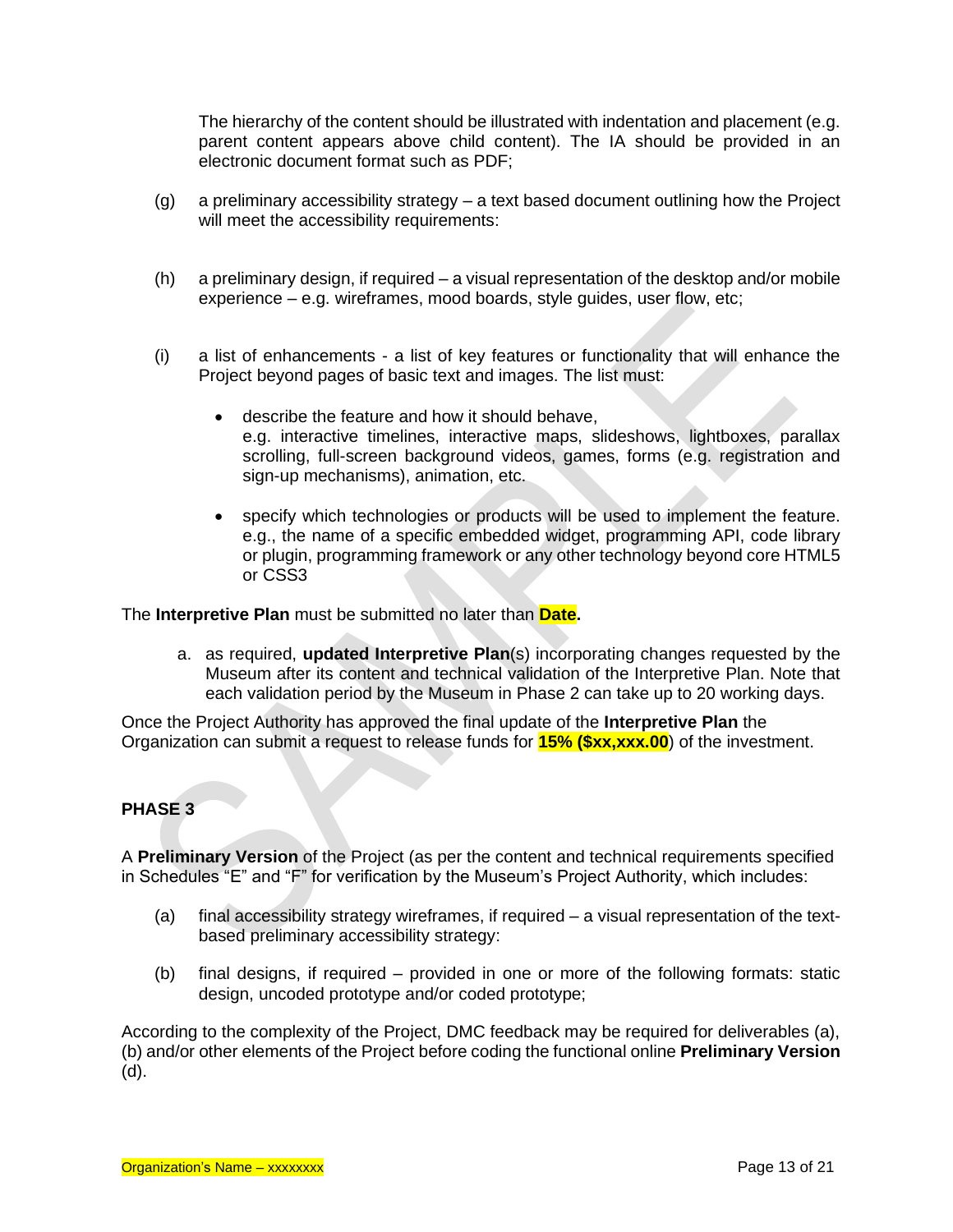- (c) A formative evaluation report related to user testing (such as writing tone and style, graphic design, navigation and overall user experience) performed on a prototype and/or on the Preliminary Version of the Project with a sample of the Project's target audience(s). The report must include: number of participants, dates, objectives, methodology, findings and how these findings are incorporated in the Preliminary Version of the Project;
- (d) A **Preliminary Version** a fully functional, coded version of the Project with sample content developed to meet the technical requirements (Schedule F). The preliminary version is based on the Interpretive Plan and the formative evaluation findings (c).

The exact content of the **Preliminary Version** is determined by the Organization and DMC. The Preliminary Version must include, at a minimum, in at least one language, the following sections:

- Main (Home) page;
- Secondary page;
- Three other Content pages;
- Sitemap page;
- Credit page;
- Feedback page;
- DMC logo and Organization logo placement;
- All mandatory navigation elements;
- Fully functional examples of each type of multimedia and interactive elements that were outlined in the Project description and/or the Interpretive Plan;
- Links to placeholder content in second official language.

The **Preliminary Version** must be submitted no later than **Date.**

(e) as required, the **updated Preliminary Version(s)** of the Project incorporating changes requested by the Museum after its content and technical review of the Preliminary Version. Note that each validation period by the Museum in Phase 3 can take up to 20 working days.

Once the Project Authority has approved the final update of the **Preliminary Version**, the Organization can submit a request to release funds for **20% (\$xx,xxx.00**) of the investment.

# **PHASE 4**

A **Final Version in One Language** of the Project (as per the content and technical requirements specified in Schedules "E" and "F") for verification by the Museum's Project Authority, which includes:

- (a) A fully functional **Final Version in One Language** of the Project based on the approved Interpretive Plan and Preliminary Version, conforming to the technical requirements document in Schedule "F", with all completed and working content and place holder content and working links in the other official language site(s);
- (b) if required, a revised and edited version of the sample translation from Phase 2;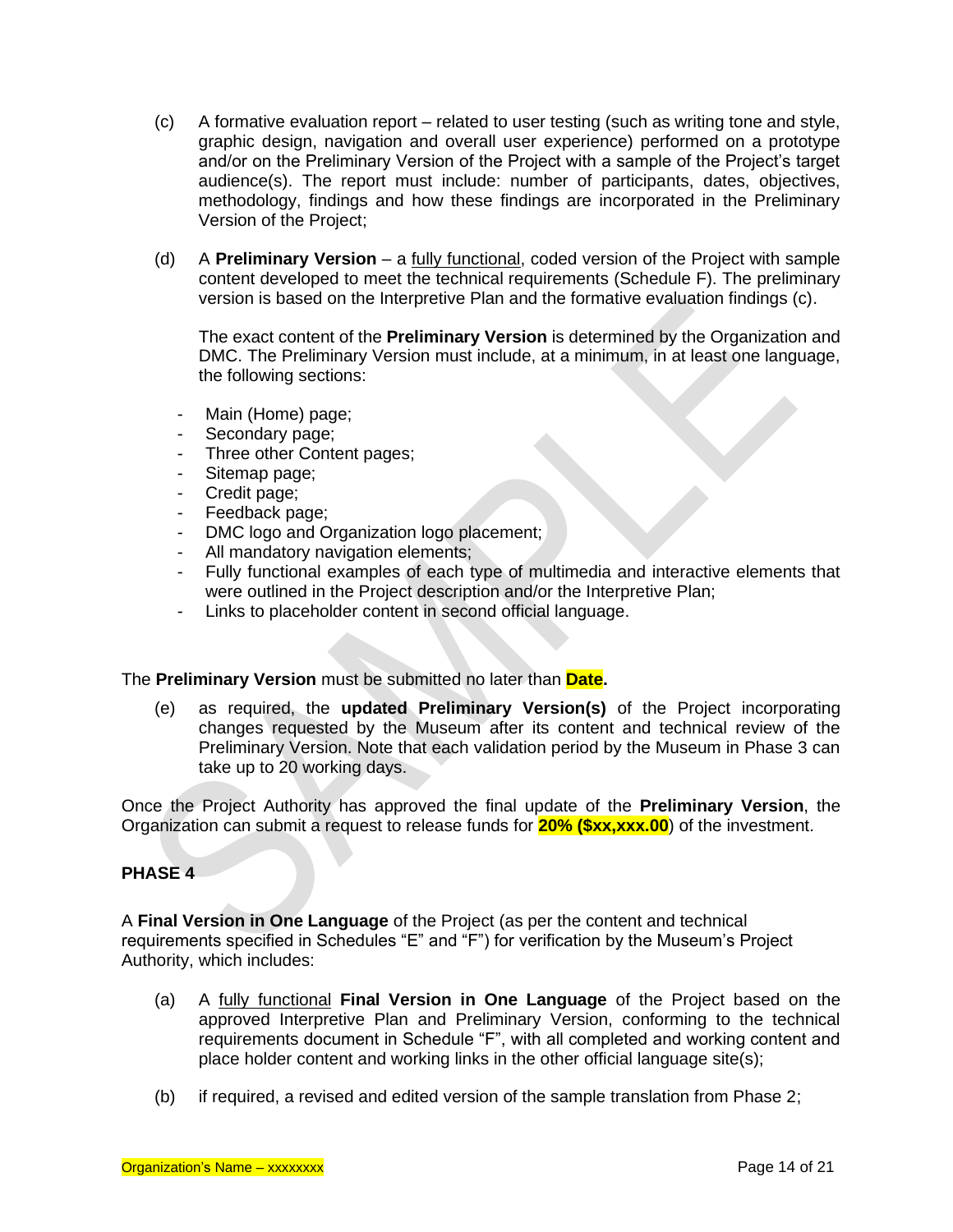- (c) three (3) promotional images, as per Schedule ''C'';
- (d) the preliminary version of the DMC Project Page Form provided by the Museum, filled in accordance with Schedule "C"; and

The **Final Version in One Language** must be submitted no later than **Date**.

(e) as required, the **updated Final Version(s) in One Language** of the Project incorporating changes requested by the Museum after its content and technical review of the developed version. Note that each validation period by the Museum in Phase 4 can take up to 20 working days.

Once the Project Authority has approved the final update of the **Final Version in One Language**, the Organization can submit a request to release funds for **15% (\$xx,xxx.00)** of the investment.

# **PHASE 5**

The **Final Version in both Official Languages** of the Project which includes:

- (a) A fully functional **Final Version in both Official Languages** (and any additional languages) of the Project that meets all content and technical requirements, ready for content and technical verification by the Museum, as specified in Schedules ''E'' and ''F''. The **Final Version in both Official Languages** is based on the approved unilingual Project delivered at end of previous phase with all completed and working content in all languages, incorporating the changes identified by the Museum after the review of the **Final Version in One Language**;
- (b) as required, the updated DMC Project Page Form completed in accordance with Schedule "C";

The **Final Version in both Official Languages** and the completed DMC Project Page Form must be submitted no later than **Date**.

(c) as required, the **updated Final Version(s) in both Official Languages** of the Project incorporating changes requested by the Museum after its content and technical review of the Final Version.

Note that each validation period by the Museum in Phase 5 can take up to 20 working days.

The **updated Final Version(s) in both Official Languages** must be completed, and ready to be launched online no later than **Date**.

- (d) a digital copy of the Project, in all languages, including the final source files, as per Schedule "C"; and
- (e) the final report of expenditures;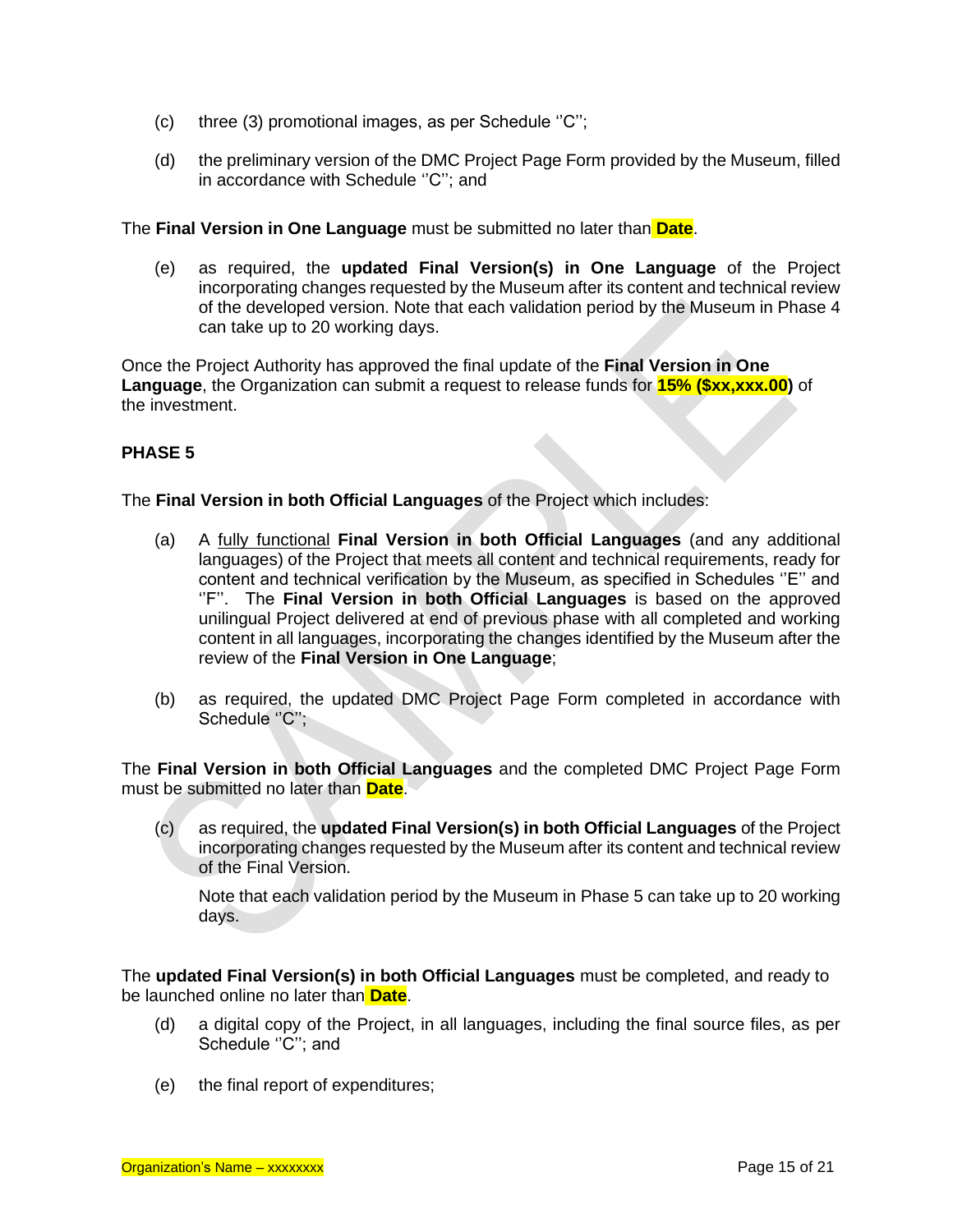Items (d) and (e) are to be submitted no later than 60 days after date of launch.

Once the Project Authority has approved all of the Phase 5 deliverables the Organization can submit a request to release funds for the final **20% (\$xx,xxx.00**) for the balance of the total investment released after satisfactory completion and approval of all work covered by the Agreement.

On re-submittal of any deliverables identified in the above phases and after having addressed issues raised during the Museum's validation of the Project, the Organization must provide a brief overview describing how the technical issues identified by the Museum have been resolved.

Requests to release funds submitted to the Museum will be paid within thirty (30) days of the date of receipt of the invoice and supporting documentation, if applicable.

If, in the opinion of the Museum, throughout all phases of the project, any deliverable or element of a deliverable, does not satisfy all the content and technical requirements set forth in this Agreement, and after all options have been explored with the organisation, the Museum can, as appropriate and in its sole discretion, cancel any payment or part thereof.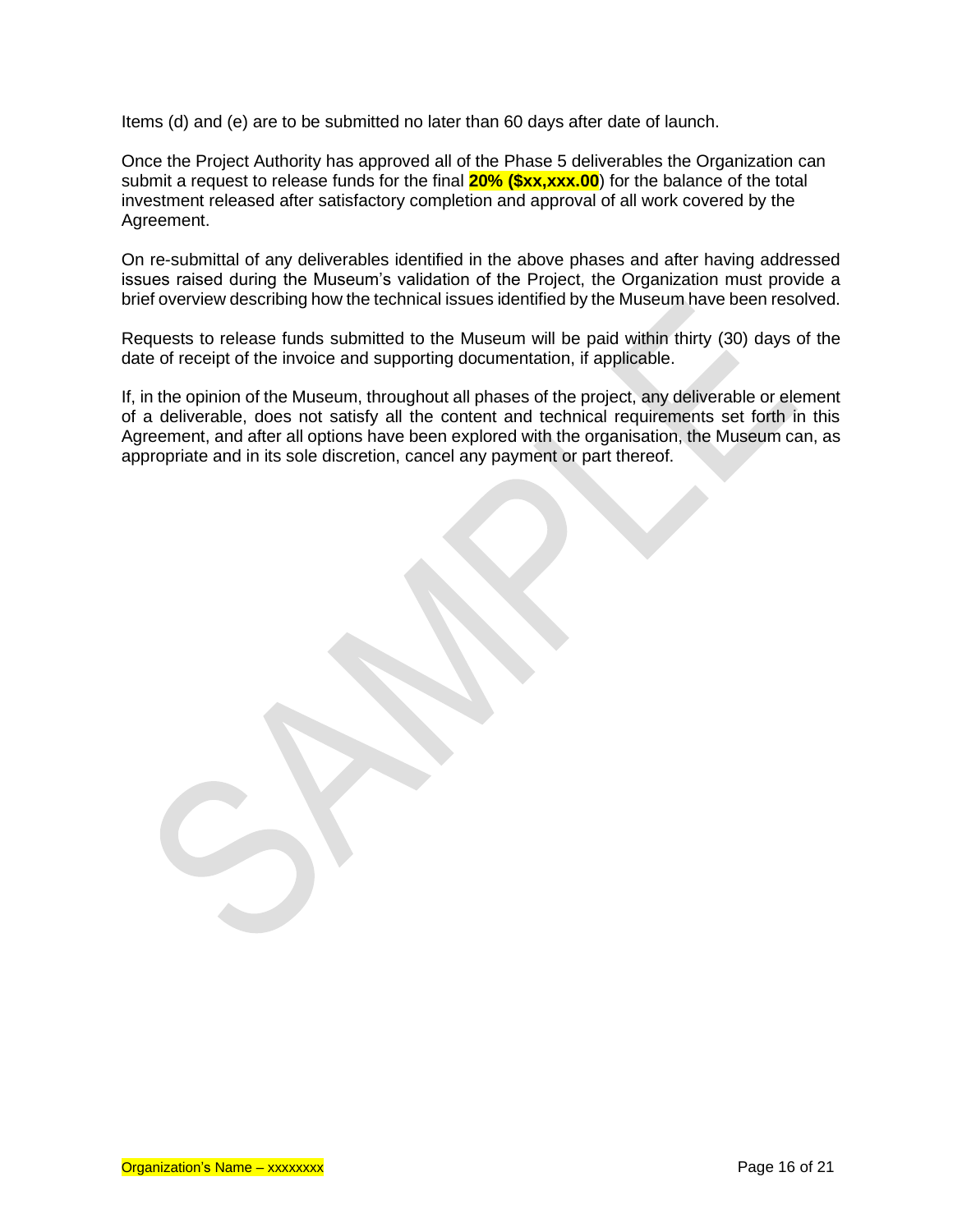# **SCHEDULE "C" SCOPE OF WORK – THE ORGANIZATION**

1. The Organization agrees to perform the work as follows:

Develop a Project entitled *"…Project Title…"* for publication on the Internet as part of DMC to be launched on a mutually agreed date. The project must be hosted by the Organization and linked to the DMC website and must be optimized for mobile devices as described in Schedules  $"E"$  and  $"F"$ .

- 2. In addition to the technical requirements set out in Schedule "F", the Organization shall:
	- 2.1 Provide the Museum with a digital copy (e.g. DVD, USB key) of the Project, in all languages, including the final source files;
	- 2.2 Ensure that the Project meets all technical and content requirements as provided for in Schedules ''E'' and ''F'', and that all links and navigational elements are fully functional prior to its public release;
	- 2.3 Produce the Project in English and French, and verify the translation;
	- 2.4 Ensure that recognition of the Government of Canada's financial participation is provided as per Schedule ''F'';
	- 2.5 Be responsible for responding to public feedback received on the Project;
	- 2.6 Add a link to the Project in a predominant location on its website, and from the site map of its website;
	- 2.7 Insert a Web data collection tool on every page of the Project, as provided by the Museum, in order to collect visitor statistics for the Project and grant direct access to the analytics application for the Project's web traffic. This access should be set at least at the read-only permissions level and allow access to all the data for the entire Project from the date of launch;
	- 2.8 Complete the DMC Project Page Form provided by the Museum in English, and French and all applicable languages, and provide the text and images required.
	- 2.9 Provide the Museum with no fewer than three (3) digital images from the Project (measuring a minimum of 1200px wide) along with caption, credit line and alternative text for each image, in English and French and all applicable languages, that may be used by the Museum to promote the Project and (or) DMC including on social media. The Organization will not unreasonably deny the Museum's request for specific images and/or higher resolution files;
	- 2.10 Seek and obtain the Museum's prior approval of any and all communication materials prepared by the Organization for the purposes of ensuring that recognition of the Government of Canada's financial participation is included in any public communications material that makes reference to the Project or to DMC, as required;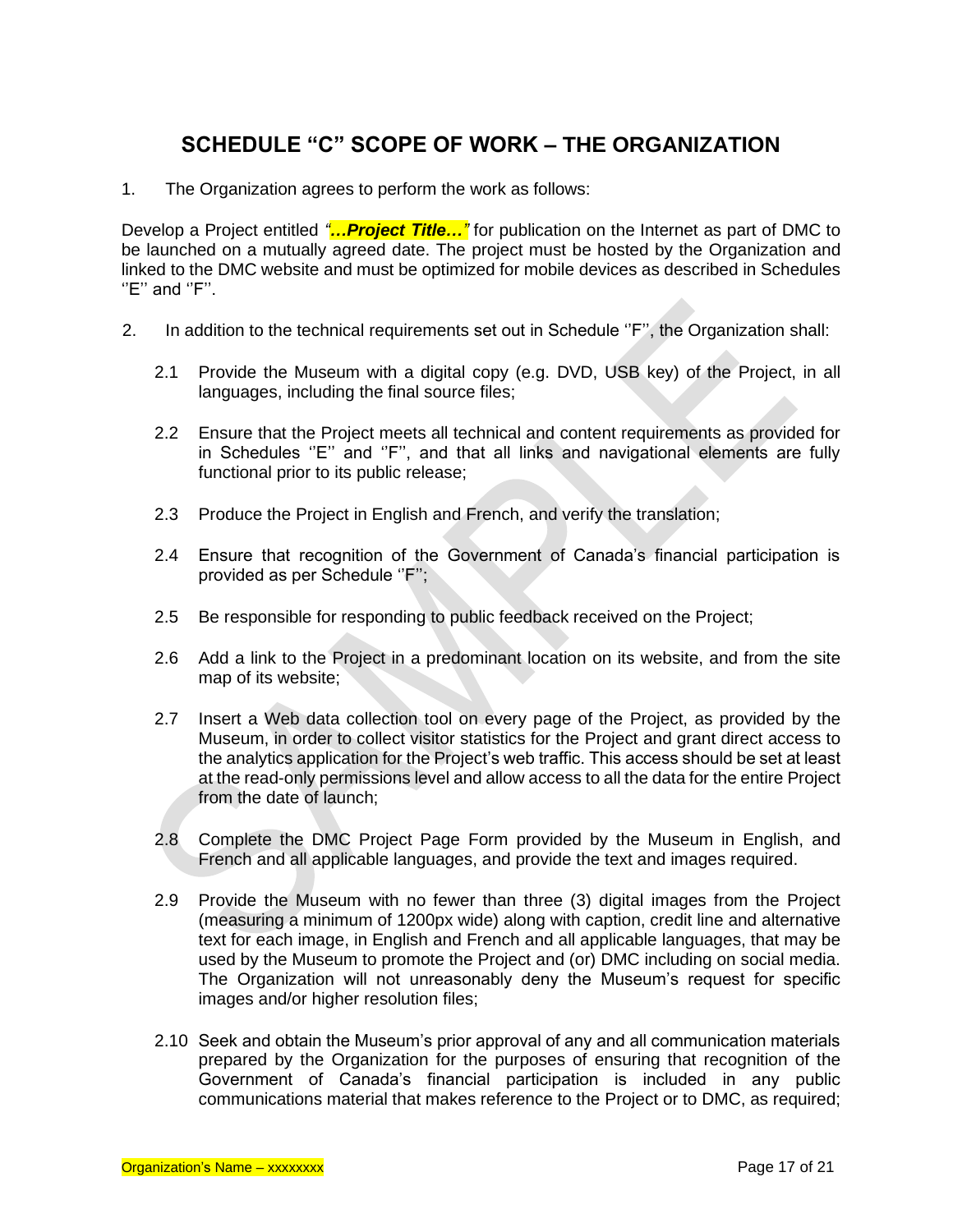- 2.11 Conduct quarterly verifications of all hyperlinks included in the Project and correct as required;
- 2.12 Seek and obtain the Museum's prior approval, not to be unreasonably withheld, prior to making any changes to the Project and ensure that any changes to the Project made after the launch conform to the terms and conditions of this Agreement; and
- 2.13 Ensure that the Project infrastructure is managed and maintained (including payment of associated hosting service fees) on an ongoing basis for the duration of this Agreement so that the Project and all of its features experience little to no downtime.

Organization's Name – xxxxxxxx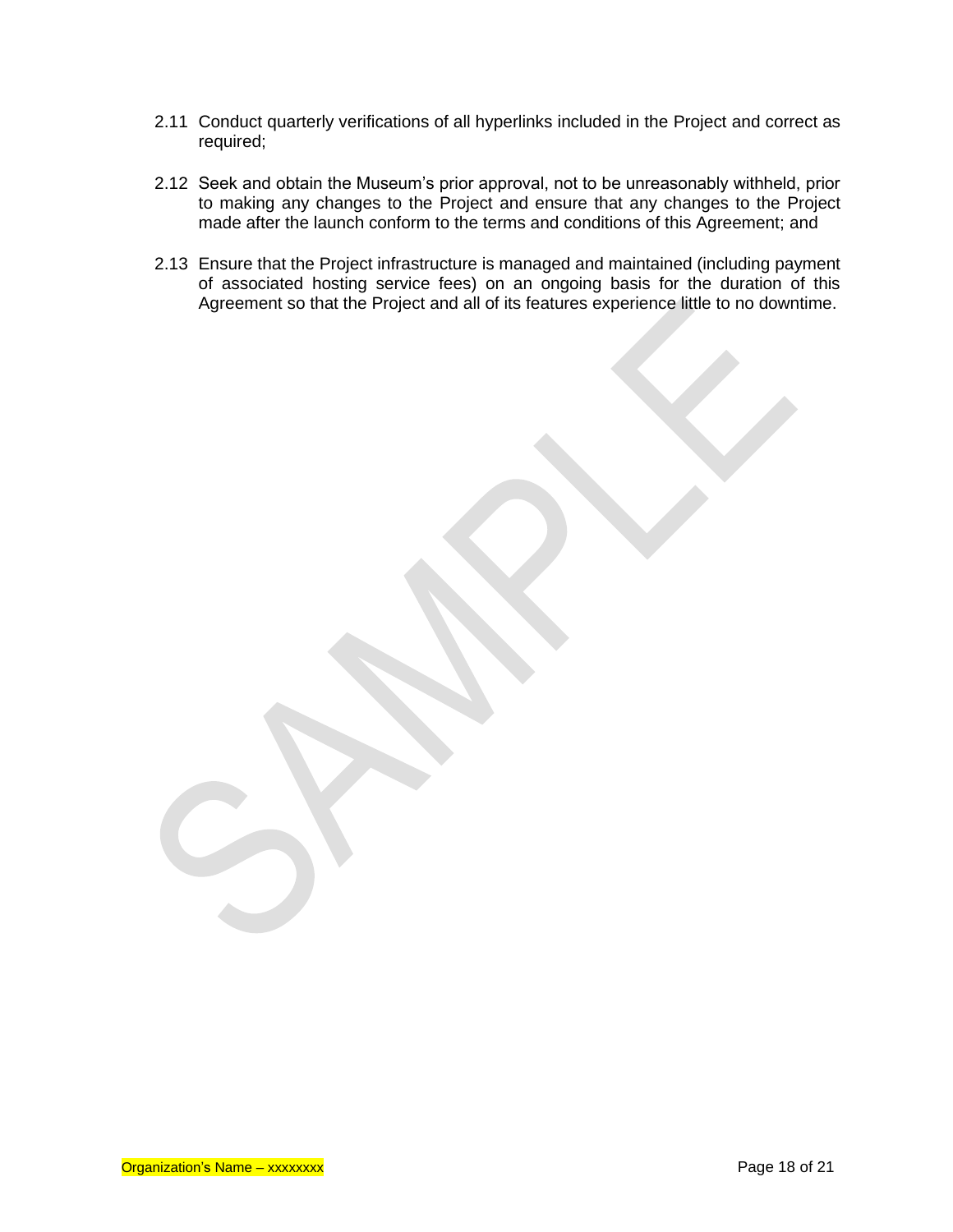# **SCHEDULE "D" SCOPE OF WORK – THE MUSEUM**

- 1. The Museum shall maintain the DMC website and search functionalities to assist the public to locate DMC content.
- 2. The Museum shall provide the Organization with electronic copies of the DMC logo for incorporation into the Project in accordance with the technical requirements contained in Schedule "F".
- 3. The Museum shall not charge any fee to the public for entry to the DMC website and the concomitant Projects within the website.
- 4. The Museum shall incorporate metadata for the Project in the DMC search engine.
- 5. The Museum shall promote DMC to the public and may promote the Organization's Project by featuring it on the DMC website or by other promotional means including, but not limited to social media.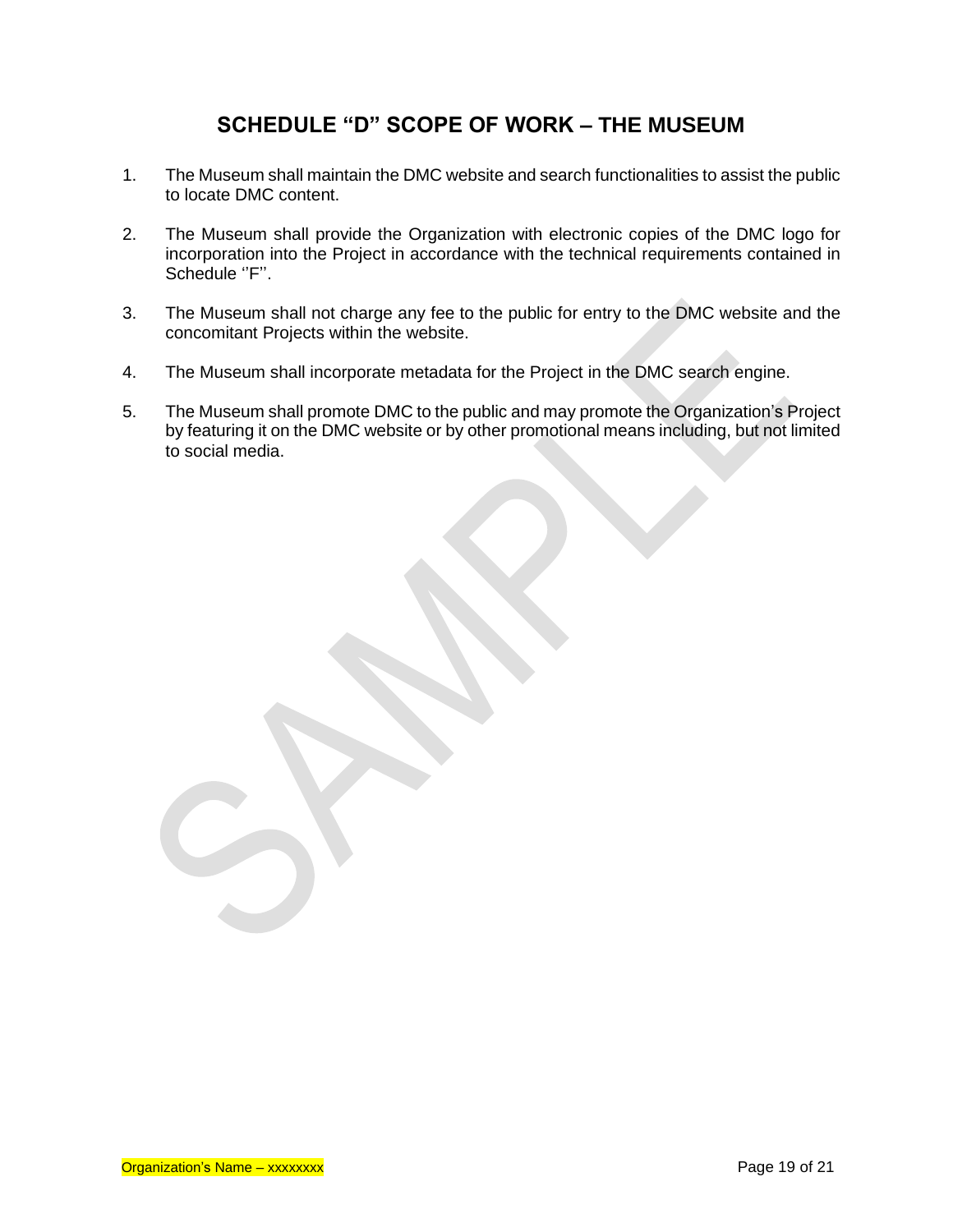# **SCHEDULE "E" DETAILED PROJECT DESCRIPTION**

# **DIGITAL MUSEUMS CANADA (DMC), MEDIUM AND LARGE INVESTMENT**

Description of the Project provided by the Organization and approved by the Project Authority and which includes a detailed description of:

- Objectives, target audience, visitor experience
- The topic and themes;
- Content including the anticipated number of images, videos, audio clips and/or other assets, and any other special features.
- Description of the proposed formative evaluation including objectives, audience, methodology and anticipated number of participants

Some of your description may conflict with Schedule "F" *Technical requirements.* Schedule "F" takes precedence over Schedule "E".

Quality control will be based on Schedule "E" *Detailed project description* and on Schedule "F" *Technical requirements.*